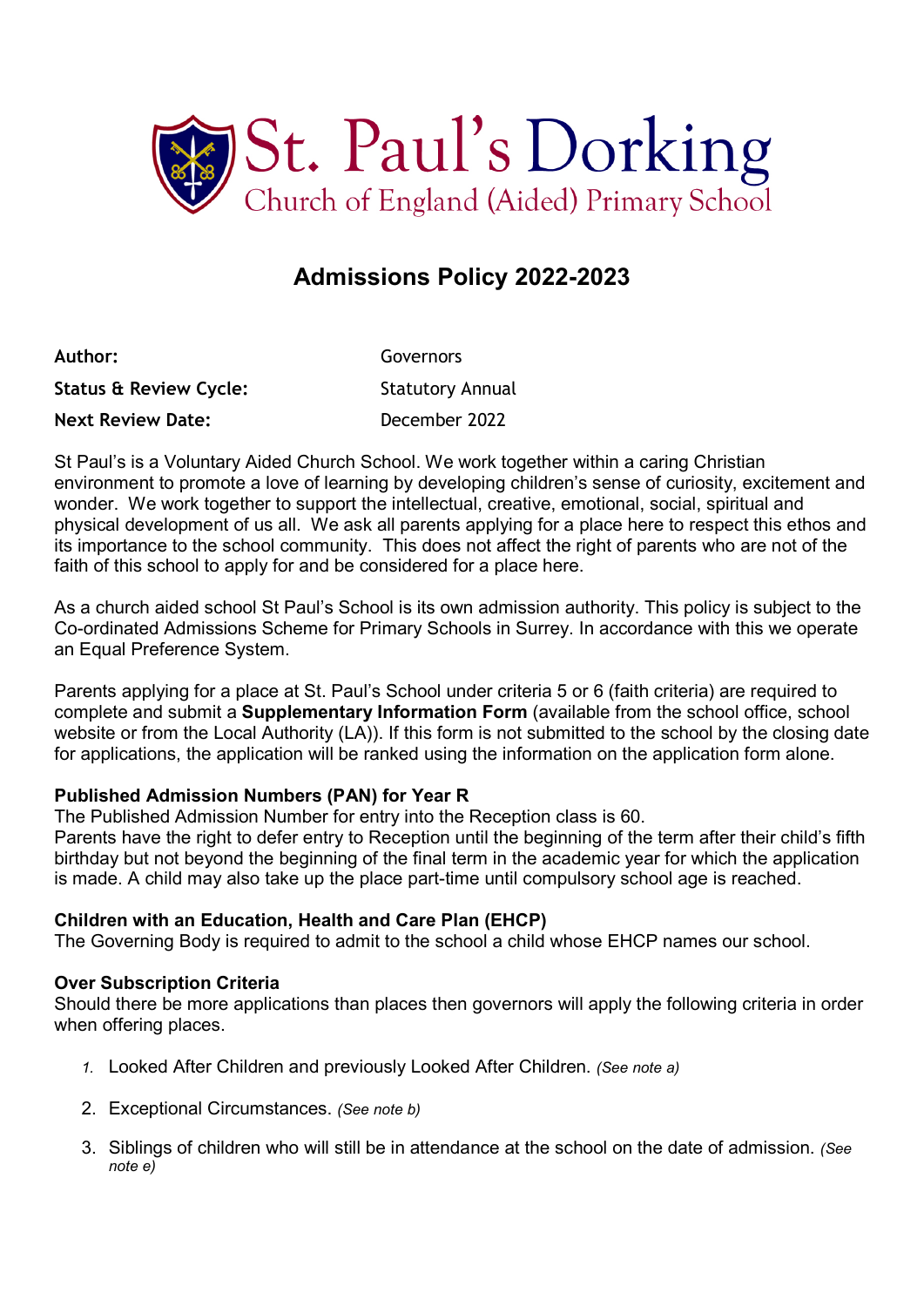- 4. Children whose home address is in the ecclesiastical parish of St Paul's Church, Dorking. (See note f and h)
- 5. Children who with their parent(s) are regular worshippers at St Paul's Church Dorking but are not resident within the parish. (See note c and g)
- 6. Children who with their parent(s) are regular worshippers at another Christian church (i.e. a member of Churches Together in Britain and Ireland and/or the Evangelical Alliance) but are not resident within the parish. (See note c and g)
- 7. Children who live outside the parish whose parents wish them to attend this church school.

In the case of over subscription in any category applications within each priority criteria will be ranked by distance from the school. (See Tie-Breaker note)

Contact details for further information: St Paul's Primary School. Tel. 01306 883547

|      | E-Mail: info@stpauls-dorking.surrey.sch.uk | Surrey LA: Tel 0300 200 1004 |
|------|--------------------------------------------|------------------------------|
| Web: | www.stpaulsschool-dorking.co.uk            | Web: www.surreycc.gov.uk     |

#### Notes and Definition of Terms

- a) 'Looked After Children and previously Looked After Children' are:
- children who are in the care of a local authority or provided with accommodation by a local authority in accordance with Section 22 of the Children Act 1989 e.g. fostered or living in a children's home, at the time an application for a school is made; and
- children who have previously been in the care of a local authority or provided with accommodation by a local authority in accordance with Section 22 of the Children Act 1989 and who have left that care through adoption, a child arrangements order (in accordance with Section 8 of the Children Act 1989 and as amended by the Children and Families Act 2014) or special guardianship order (in accordance with Section 14A of the Children Act 1989). This also includes those children who appear (to the Admission Authority) to have been in state care outside England and ceased to be in state care as a result of being adopted.

A letter from the Children's Services Department confirming the child's status must be submitted at the time of application.

b) 'Exceptional circumstances' – a child who has a serious medical, physical or psychological condition or if there are sensitive family circumstances which make it essential that the child attends St Paul's school rather than any other. Appropriate documentary evidence from a consultant doctor or from the relevant support services must be submitted at the time of application. Governors will assess such evidence and/or consult a specialist if required.

NB All schools support children with the more common medical conditions such as asthma, nut allergies and stress-related symptoms.

c) 'Parent' – a natural, adoptive, step or foster parent or other legal guardian.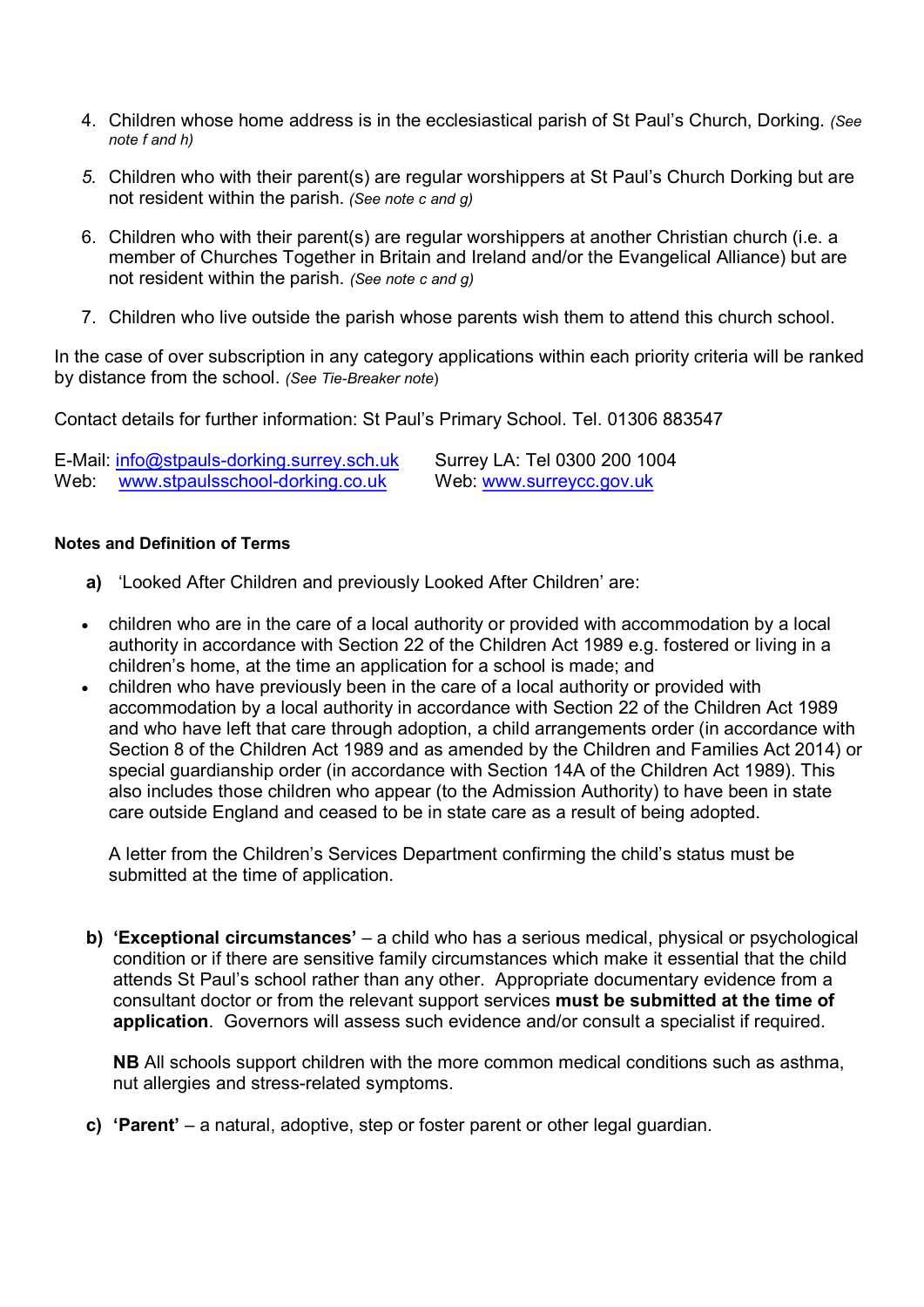- d) 'Applicant(s)' parent(s) applying for a place for a child at St Paul's School.
- e) 'Sibling' a brother/sister, half-brother/half-sister, step-brother/step-sister or adoptive brother/adoptive sister or foster children, living in the family unit at the same address in each case.
- f) 'Home address' the child's permanent address, or in cases of shared custody, where he/she lives for the majority of the school week. The child's home address excludes any business or childminder's address and must be the child's normal place of residence. In the case of formal equal shared custody it will be up to the parent/carers to agree which address to use. In other cases it is where the child spends most of the time.

The address will apply at the closing date of application, unless a change of address for good reason has been accepted by the Local Authority.

The address to be used for waiting lists, after the initial allocation, will be the child's current address.

Any offer of a place on the basis of address is conditional upon the child living at the appropriate address on the relevant date.

## g) Faith criteria – "worship"

- i. Applicants who are 'regular worshippers' would be those who regularly attend church services, worshipping in a Christian church at least twice a month for a minimum of one year immediately before the date of application. Worship is either at St Paul's Church Dorking (over subscription criterion 5) or at another recognized Christian Church (eg. a member of Churches Together in Britain and Ireland and/or the Evangelical Alliance) (over subscription criterion 6). An applicant who has moved into the area during the oneyear period preceding the date of application must provide evidence of the same pattern of attendance at a previous church or churches during the period in question.
- ii. To accommodate difficult patterns of work and family relationships account will be taken of week-day worship.
- iii. 'Regular worshipper' means the child for whom application is made AND one or both parents.
- iv. In the event that during the period specified for attendance at worship, the church has been closed for public worship and has not provided alternative premises for that worship, the requirements of these [admissions] arrangements in relation to attendance, will only apply to the period when the church or alternative premises have been available for worship.
- h) Ecclesiastical Parish A map showing the ecclesiastical boundaries of the parish of St Paul's Dorking is available in the school office for reference purposes, however eligibility for Criterion 4 (living within the parish of St Paul's Church, Dorking) will be determined by reference to the Church of England website www.achurchnearyou.com.

**Tie-Breaker** - Should the school be over-subscribed within any criterion, a place will be allocated to the child living nearest to the school (usually referred to as a 'distance tie-breaker'). The distance is measured in a straight line from the address point of the pupil's home as set by Ordnance Survey, to the nearest school gate available for pupils to use. This is calculated using Surrey's Geographical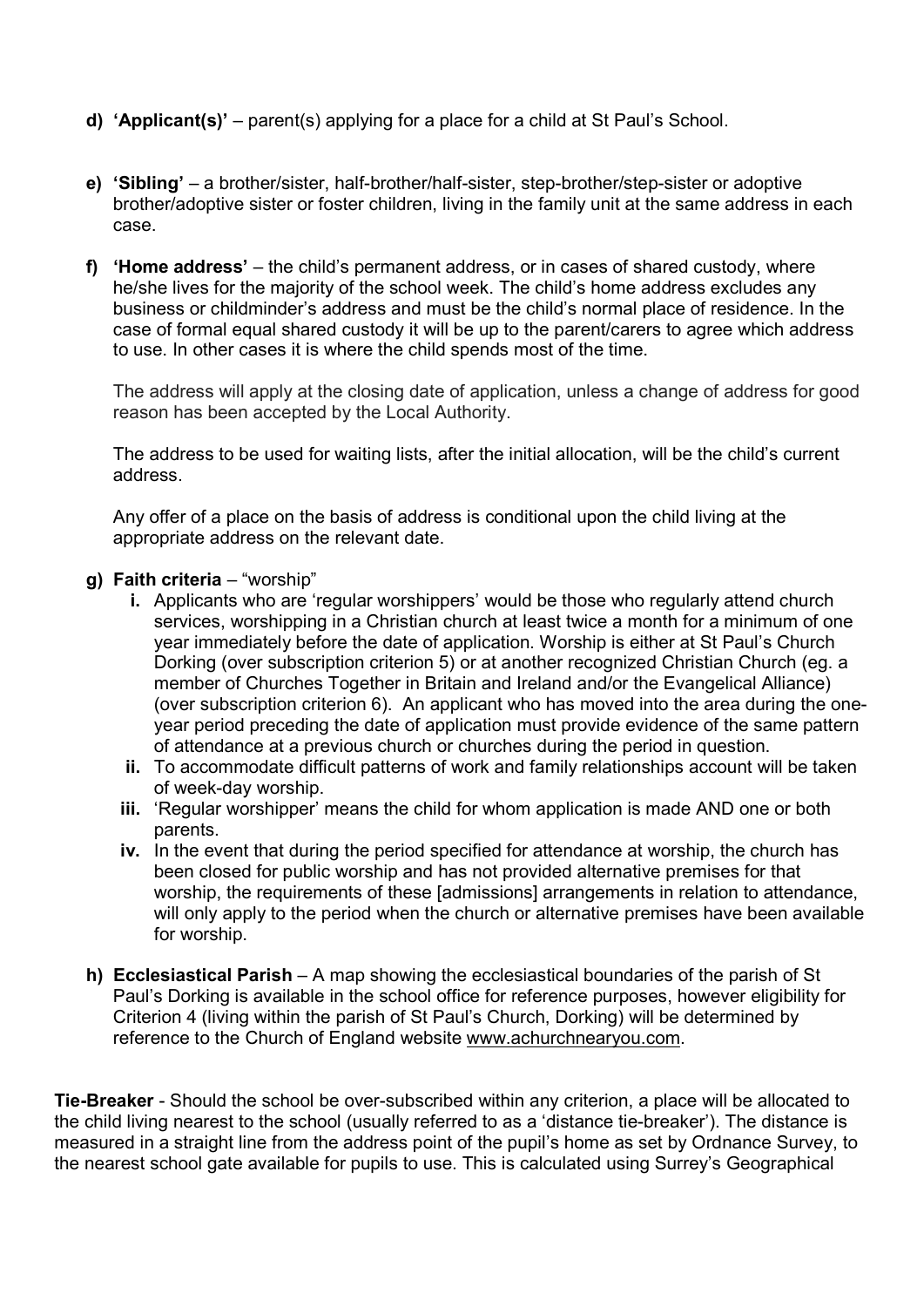Information System. Where two or more children share the same address point or live equidistant from the school, lots will be drawn to determine which child should be given priority.

## Multiple Births

If the final place to be offered is to a child from a multiple birth, the remaining consecutively ranked children will also be offered places, even though this will exceed the PAN. No further places will be offered however until the PAN falls back to below 60.

## Other information

## Closing date for applications

The LA closing date for all applicants to Surrey schools is 15<sup>th</sup> January 2022. Further information can be found on the Surrey website - www.surreycc.gov.uk/admissions - or by phoning the school.

## Late Applications

Applications received after the closing date will be considered in accordance with Surrey's coordinated admissions scheme. If places are not available they will then be ranked accordingly on the waiting list.

## Waiting list

The waiting list is maintained in the same order as the over-subscription criteria. Parents are asked to inform the school if they wish to be placed on a waiting list which will be retained until the end of the 2022-23 academic year.

#### Summer Born Children/Out of chronological year group requests

For children born between 1<sup>st</sup> April and 31<sup>st</sup> August 2018, parents may choose to delay admission to school until the term *after* their child turns five (when statutory school age is reached). A child would normally start school in Year 1 the following year, missing out on Reception altogether. However, a parent may request that their child is admitted to Reception instead, meaning that the child would be educated outside their correct year group. In this instance parents should discuss their wishes with the Head Teacher, stating clearly why they feel admission to a different year group would be appropriate, including supporting documentary evidence if they wish. Parents applying for their child to enter the school in later years may also choose to seek places outside their child's correct year group, but in all cases this should be discussed with the Head Teacher. Governors will then make a decision as to which year group (YR or Y1) the child should enter in the following year, based on the particular circumstances of the case and in the best interests of the child. The Head Teacher's views will be taken into account and reasons for the decision shared in writing with parents. However, please note that the school cannot 'reserve' a place either in Reception or Year 1 for the following year, when a fresh application must be made.

#### In year applications

Applications can be made via the Local Authority using the IYA-SCCCMA form, available on Surrey County Council's website. The same over subscription criteria as above apply.

#### Withdrawal of offers

The Governors reserve the right to withdraw the offer of a place where the parent has made a fraudulent or intentionally misleading application that effectively denied a place to another child.

#### Appeal